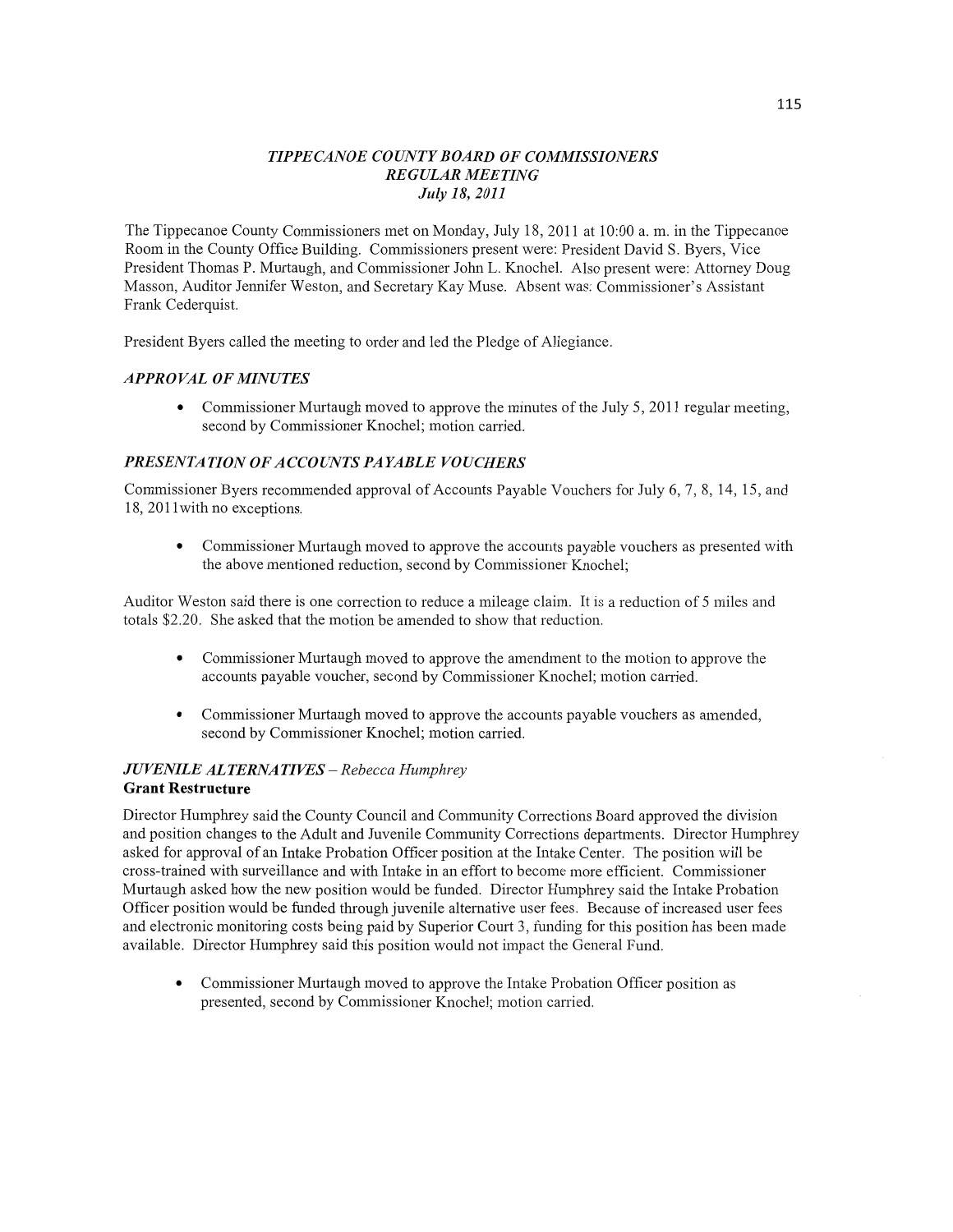## *A WARDIN G* 0F *BIDS*  Air **Handlers** for **Jail**

Commissioner Byers said the bids have been reviewed by **Tecton.** 

| Company Name                                       | Bid General Trades | Bid Mechanical |
|----------------------------------------------------|--------------------|----------------|
| Tri-Tech Construction Services,<br>Inc.            | \$34,720           |                |
| Quality Plumbing & Heating of<br>Bunker Hill, Inc. |                    | \$199,000      |
| D.A. Dodd Inc                                      |                    | \$245,800      |
| Shambaugh & Son L.P. Ed Grace<br>Division          |                    | \$198,500      |
| Ideal Heating $A/C &$<br>Refrigeration, Inc.       |                    | \$240,000      |

**0** Commissioner Murtaugh moved to award the Mechanical Air Handler Bid to Shambaugh & Son L.P. Ed Grace Division for \$198,500 and the General Trades Air Handler Bid to Tri-Tech **Construction** Services, Inc. for \$34,720, second by Commissioner Knochel; motion carried.

# *HIGH* WAY *— Opal Kuhl*

## **Change Order** No. 10 for **Bridge U209 — Milestone / INDOT**

Director Kuhl said Bridge U-209 is a federal aid project and must be approved through INDOT. Change Order No. 10 is for the addition of undercutting of the sub-grade and installation of Geogrid to stabilize areas within permanent tie-ins. It is in the **amount** of \$4,542.86 bringing the total contract to \$2,133,445.05 and is with Milestone Contractors.

• Commissioner Murtaugh moved to approve Change Order No. 10 for the Bridge U-209 project as presented, second by Commissioner Knochel; motion carried.

## **Change Order** No. **2** for **South River Road Widening** and **Resurfacing Part** III - **Milestone**

Director Kuhl said Change Order No. 2 is for pipes and structures that were moved to improve the drainage on the north side of the road. It is in the amount of \$21 .158.10 which brings the total contract to \$2,408,860.65.

**0** Commissioner Murtaugh moved to approve Change Order No. 2 for the **South** River Road project as presented, second by Commissioner Knochel; motion carried.

Director Kuhl said South River Road will be ready before the "Feast of the Hunters **Moon"** festival.

# **Utility Agreements** for **North Ninth Street Road** and **Bridge** 165 **— Vectron Energy, Frontier Communication,** and **Comcast**

Director Kuhl presented three Utility Agreements for approval. They are Vectron Energy Delivery of Indiana, Frontier Communications Company, and Comcast. The utility agreements are for the Bridge 165 project which is being funded with federal Highway Safety Improvement Program (HSIP) funds.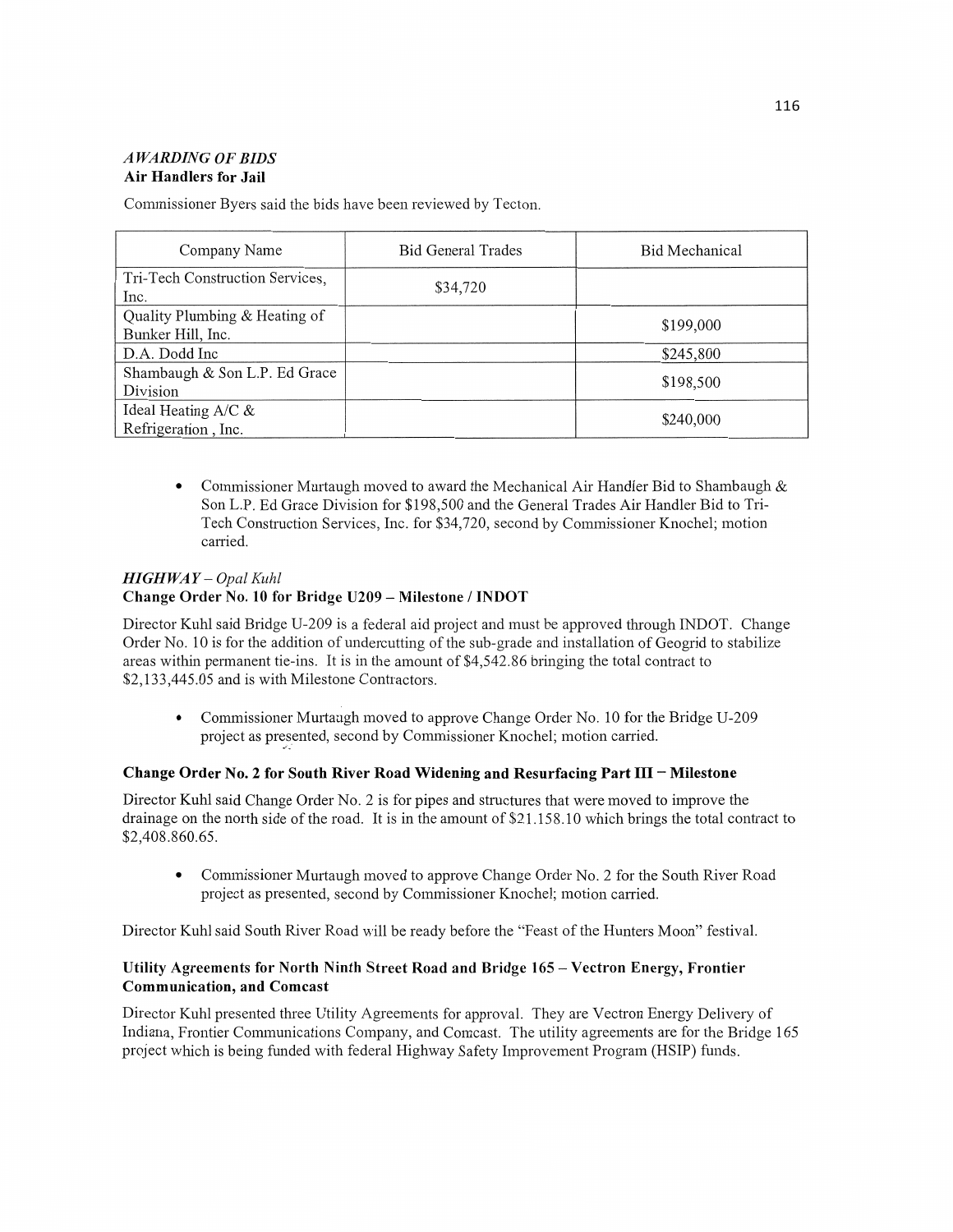• Commissioner Murtaugh moved to approve the Utility Agreements as presented, second by Commissioner Knochel; motion carried.

# **Quit Claim Deed** for **North** 9th **Street**

Director Kuhl said a platted parcel in the middle of the existing road and has been there for about 100 years. It was platted for future schools **that** did not happen. INDOT requested that the right-of-way be cleared so Tippecanoe Township is Quit Claiming to Tippecanoe County.

**0** Commissioner Murtaugh moved to approve the Quit Claim Deed as presented, second by Commissioner Knochel; motion carried.

## *PROSE C U T* 0R — Pat *Harrington*  **Internet Crimes Against** Children **Grant**

Prosecutor Harrington said that Internet Crimes Against Children (ICAC) notified Tippecanoe County that there is additional funding available. Tippecanoe County has **been** very aggressive in pursuing leads for internet crimes against children so ICAC has awarded an additional \$10,000 grant to Tippecanoe County.

• Commissioner Murtaugh moved to accept the grant as presented, second by Commissioner Knochel; motion carried.

## MI *T S* — *Dave Sturgeon*

## **Acceptance** of **Quotes** for **Indiana Dataline, netech, SIS, Hewlett-Packard**

Director Sturgeon presented four quotes for approval.

## **Cary Home Dataline**

Director Sturgeon presented a contract with Indiana Dataline for the **installation** of fiber optic to Cary Home. It will provide more resources for Cary Home, eliminate monthly recurring **phone** costs, and allow support from the County Building. It is in the amount of \$6,000 for installation and \$100 per year maintenance cost. Attomey Doug Masson stated that since this is a service and a public work project Dataline would have to agree to certain regulations, **such** as the common construction wage, recently set by legislation. He added **that** it could be approved subject to the conditions set by the legislation.

**0** Commissioner Murtaugh moved to approve the Indiana Dataline contract for fiber optic to Cary Home subject to state laws, second by Commissioner Knochel; **motion** carried.

## **Fairgrounds Dataline**

Director Sturgeon presented **a** contract with Indiana Dataline for the installation of fiber optic **into** the Tippecanoe County Fairgrounds Home Economics Building. The fairgrounds facility could be used in the event of a disaster. It is in the amount of \$3,000 for installation and \$100 per year **maintenance** cost.

**0** Commissioner Murtaugh moved to approve the Indiana Dataline contract for fiber optic to the Tippecanoe Fairgrounds **Home** Economics Building as presented, second by Commissioner Knochel; **motion** carried.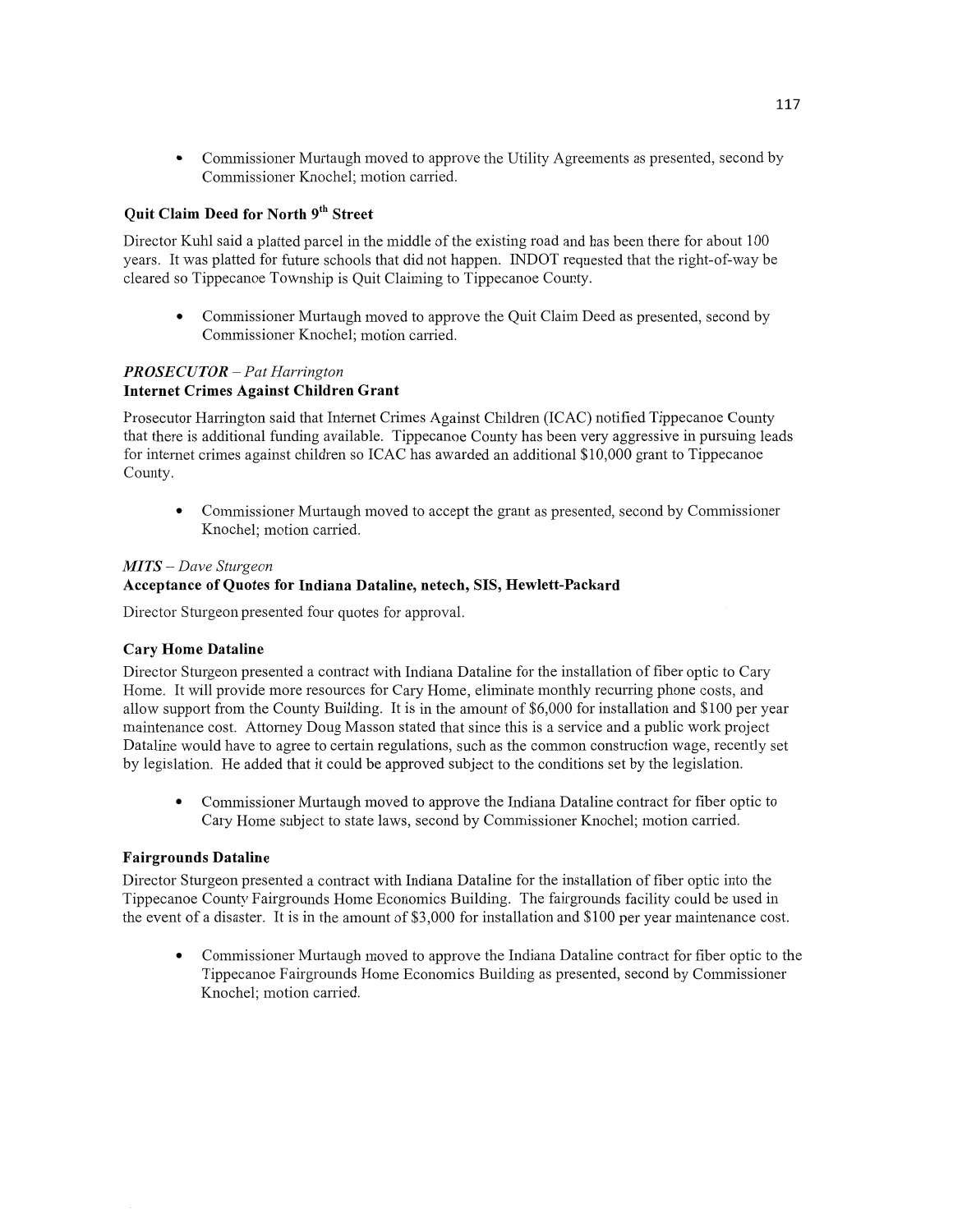#### **netech**

Director Sturgeon presented a contract with netech to replace the phone system at Cary Home. The current phone system at Cary Home is dated and based on their average bills this will pay for itself by 2013. This contract is for equipment and training only. It is in the amount of \$16,104.40.

**-** Commissioner Mufiaugh moved to approve the contract with netech for the phone system for Cary Home as presented, second by Commissioner Knochel; motion carried.

#### SIS

Director Sturgeon said the AS400 server was purchased last year firom SIS. **This** contract with SIS is for the maintenance and support of the tape library. It is in the amount of \$2,656.39 and runs through December 5, 2013.

**0** Commissioner Murtaugh moved to approve the contract with SIS as presented, second by Commissioner Knochel; motion carried.

#### **Hewlett-Packard**

Director Sturgeon presented an annual contract with Hewlett-Packard for the maintenance of the County's storage network. It is in the amount of \$10,771.20 and runs from August 7, 2011 through August 6, 2012.

**0** Commissioner Murtaugh moved to approve the contract with Hewlett-Packard as presented, second by Commissioner Knochel; motion carried.

#### *VOLUNTARYANNEXATIONTO* THE *CITY OFLAFAYETTE*

Commissioner Murtaugh said that the City of Lafayette has asked for voluntary annexation on land located on **S** 550 E. It is part of the Berlowitz Regional Detention Facility. The petition has been reviewed by all the necessary departments.

| State Key Number         | Address | Acreage |
|--------------------------|---------|---------|
| 79-08-30-376-005-000-009 | S 550 E | 12.23   |
| 79-08-30-300-045-000-009 | S 550 E | 1.0     |
| 79-08-30-300-001-000-009 | S 550 E | 0.7     |

**0** Commissioner Murtaugh moved to approve the Petition for Voluntary Annexation into the City of Lafayette as presented, second by Commissioner Knochel; motion carried.

#### *FINDINGS & DECISION* **—** *Poor Relief Hearing 7/12/2011*

Attorney Doug Masson said that the Proposed Findings and Decision is based on the events of July 12, 201 1. The petitioner failed to appear and based on that the appeal is recommended to be dismissed.

• Commissioner Murtaugh moved to approve the Findings & Decisions regarding a Poor Relief Hearing on July 12, 2011, second by Commissioner Knochel; motion carried.

#### *TRANSLA* TOR *AGREEMENT* — *Superior Court 6*

Commissioner Murtaugh said this agreement is with Superior Court 6 for translator services. It is in the amount of \$35 per hour and is dated June 9, 2011 with Nataliya Semchynska **Uhl.**